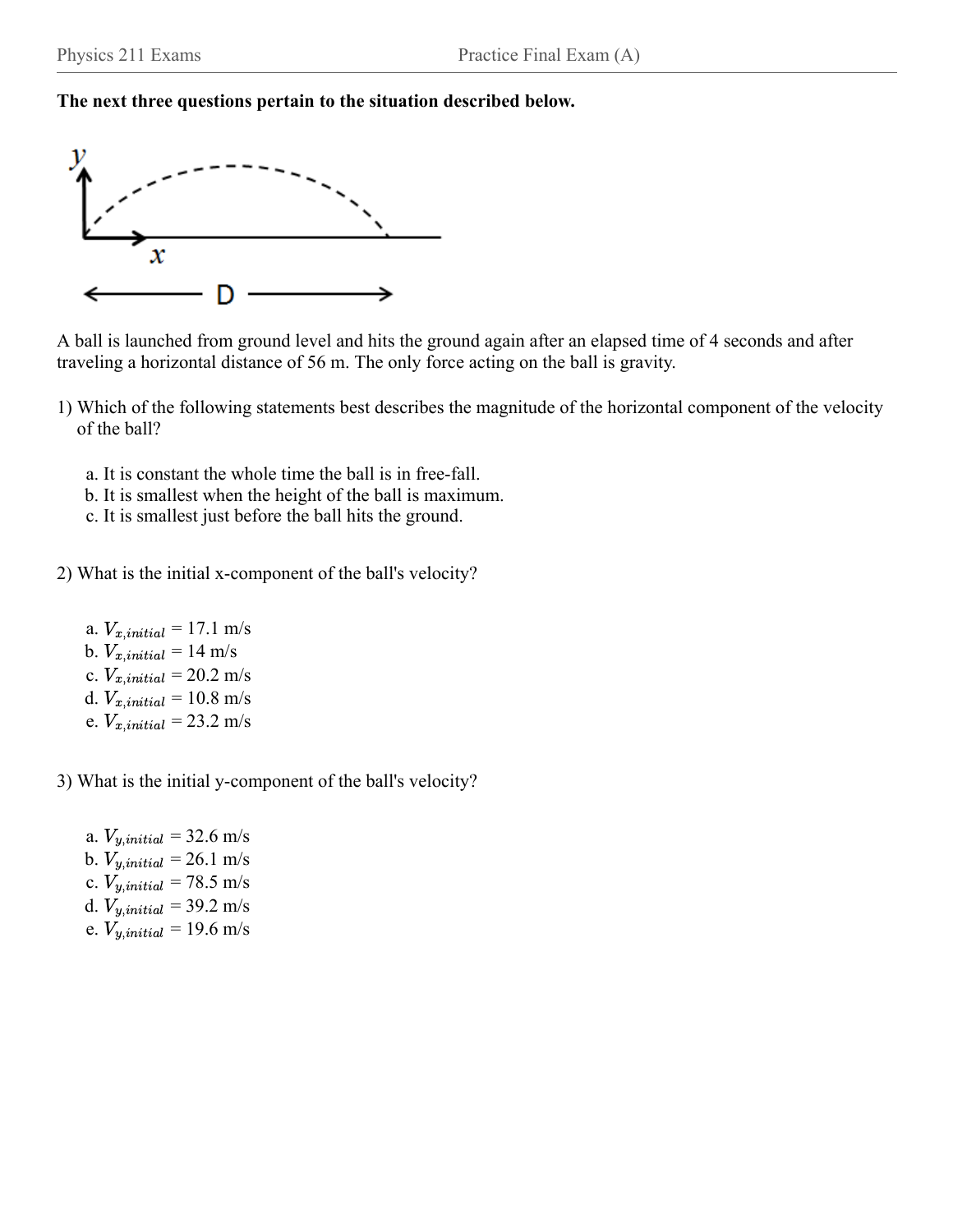An entrepreneur installs a toy train on a ferry boat to carry food from the ferry's kitchen to hungry passengers. The ferry travels through still water at 12 m/s. Assume that the water through which the ferry travels is stationary with respect to the shore. As the ferry travels north, the kitchen sends a plate of hamburgers to a passenger standing at the back, as shown in the picture. Assume that the toy train carrying the hamburgers travels 4 m/s with respect to the ferry.



4) What is the speed of the plate of hamburgers with respect to the passenger?

a. 8 m/s b.  $4 \text{ m/s}$ c. 16 m/s d. 12 m/s e. 0 m/s

5) What is the speed of the plate of hamburgers with respect to a stationary observer on land?

a. 4 m/s b. 12 m/s c. 8 m/s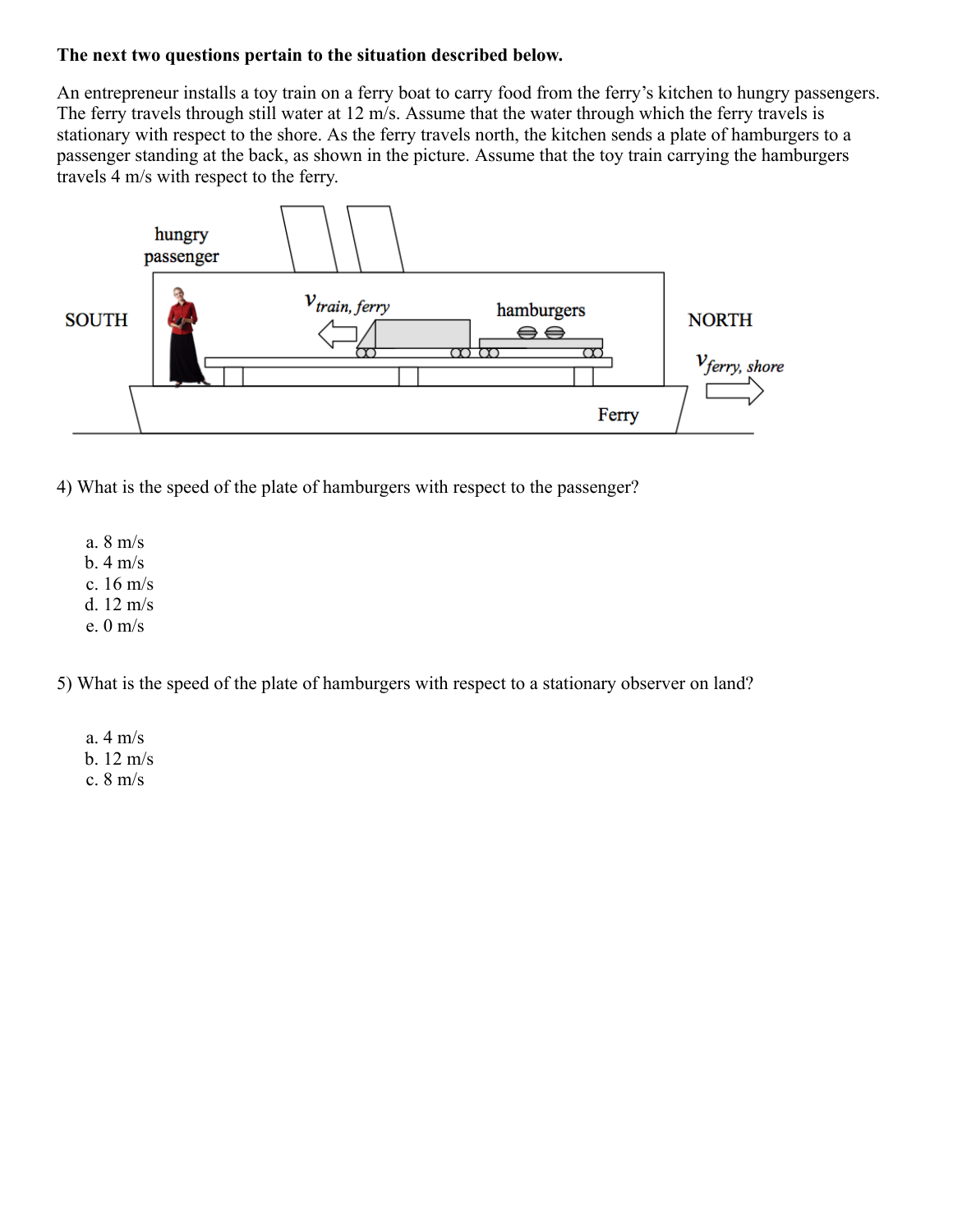

A mass,  $M = 3.2$  kg, hangs motionless from the ceiling from two identical ideal, massless, springs with spring constants  $k = 507$  N/M. Each spring makes an angle of  $\theta = 60^{\circ}$  with respect to horizontal as shown.

6) How much is each spring stretched from its equilibrium position?

a. 0.071 m b. 0.124 m c. 0.062 m d. 0.036 m e. 0.031 m

7) If the angles were both changed to  $\theta = 45^{\circ}$ , the springs would?

- a. Stretch more than before.
- b. Stretch the same as before.
- c. Stretch less than before.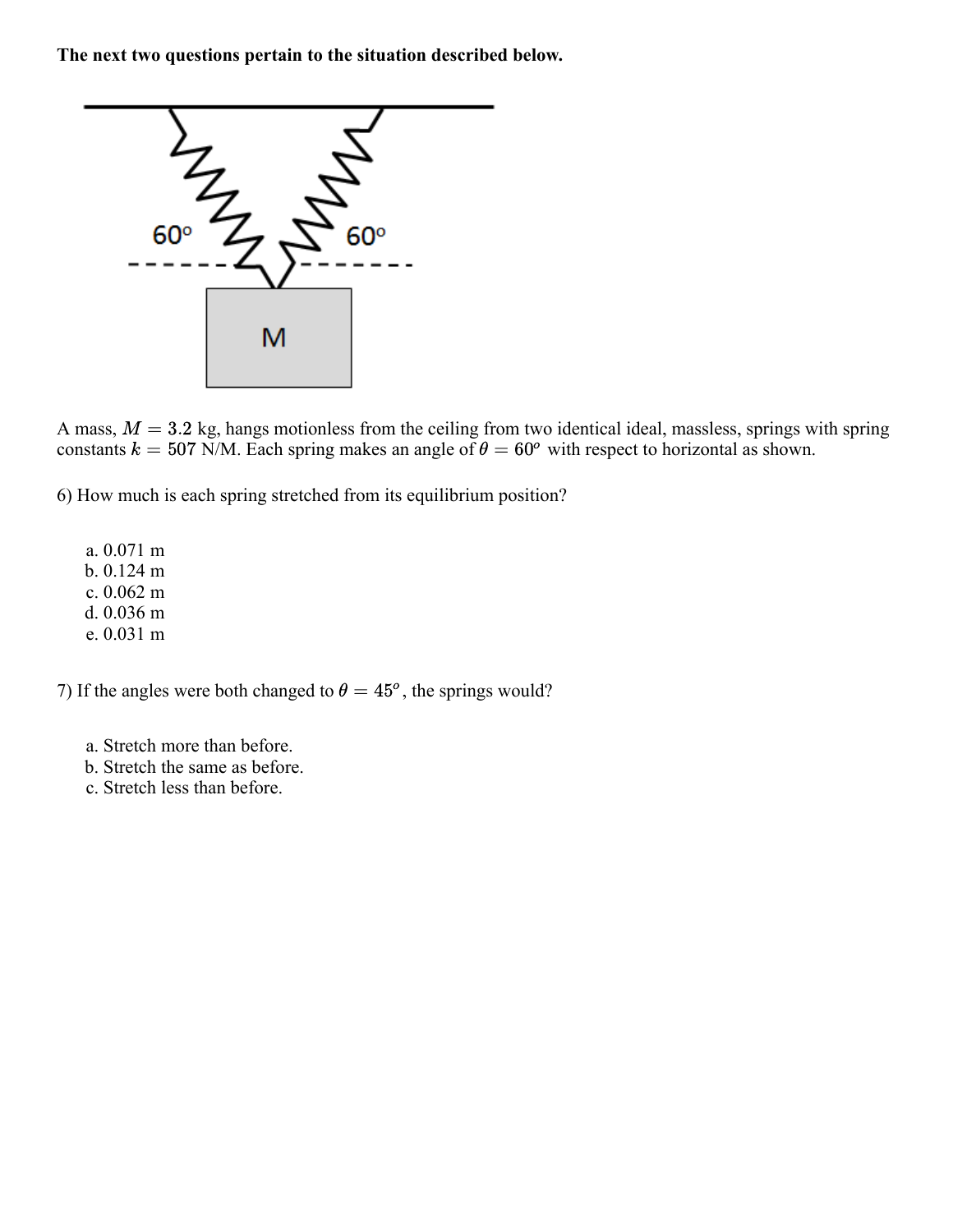Satellite A has mass  $M_A = 1517$  kg and moves in a circular orbit of radius  $R_A = 10.4 \times 10^6$  m around a planet. The mass of the planet is  $M = 5.2 \times 10^{24}$  kg and the universal gravitational constant is  $G = 6.67 \times 10^{-11}$  $Nm^2/kg^2$ . The speed of the satellite in this orbit is  $V_A$ .

8) How long does it take the satellite to make one complete orbit around the planet?

a.  $T_{orbit} = 154.6$  minutes b.  $T_{orbit} = 230.1$  minutes c.  $T_{orbit}$  = 188.6 minutes d.  $T_{orbit}$  = 397.9 minutes e.  $T_{orbit}$  = 271.6 minutes

9) Satellite B has twice the mass of Satellite A and moves in an orbit with the same radius. Which of the following best describes  $V_{\text{B}}$ , the speed of satellite B.

- a.  $V_{\text{B}} < V_{\text{A}}$ b.  $V_{\rm B} > V_{\rm A}^{1}$ c.  $V_{\rm B} = V_{\rm A}^{T}$
- 10) Satellite C has the same mass as Satellite A and moves in an orbit with twice the radius. Which of the following best describes  $V_C$ , the speed of satellite C.
	- a.  $V_{\rm C} = V_{\rm A}$ b.  $V_{\rm C} > V_{\rm A}$ c.  $\stackrel{\sim}{V_{\rm C}}$   $<$   $\stackrel{\sim}{V_{\rm A}}$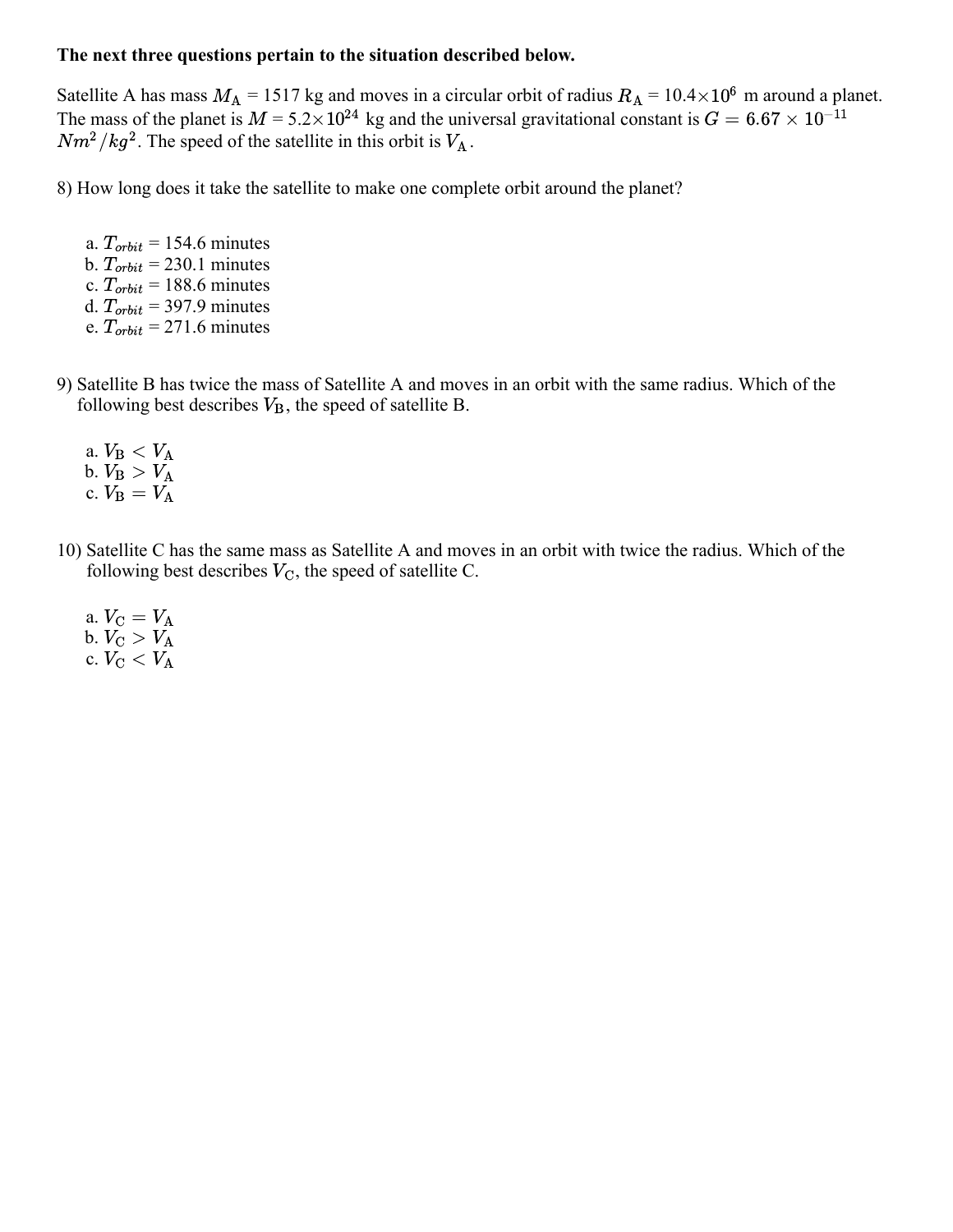11) A vehicle of mass m = 1100 kg is traveling at a speed of 37 m/s when the driver notices a deer on the road

directly ahead of her. She slams on the brakes and the vehicle skids to a stop with constant acceleration. If the coefficient of kinetic friction between the tires and the road is  $\mu_k = 0.32$  and the deer doesn't move, what is the minimum distance between the vehicle and the deer when the brakes are applied in order to avoid a collision?

a. 436.1 m b. 69.8 m c. 218 m d. 174.4 m e. 261.7 m

**The next three questions pertain to the situation described below.**



A box of mass  $m_1 = 2.1$  kg is being pulled by a horizontal string with tension T as shown. It moves to the left with a constant velocity across the top of a second box having a mass of  $m_2 = 5.1$  kg. The kinetic coefficient of friction between the upper box and the lower box is  $\mu_k = 0.6$ . There is no friction between the lower box and the horizontal floor, and the lower box accelerates to the left. Assume that the upper box is moving faster that the lower box.

12) Which of the following statements best describes the net force acting on the upper box?

a. It points to the left. b. It points to the right. c. It is zero.

13) Which of the following statements best describes the <u>force of friction</u> acting on the <u>lower</u> box?

a. It is zero. b. It points to the right. c. It points to the left.

14) What is the magnitude of the acceleration of the lower box ?

a. a = 1.7  $m/s^2$ b. a = 2.4  $m/s^2$ c. a = 1.2  $m/s^2$ d. a = 14.3  $m/s^2$ e. a = 5.9  $m/s^2$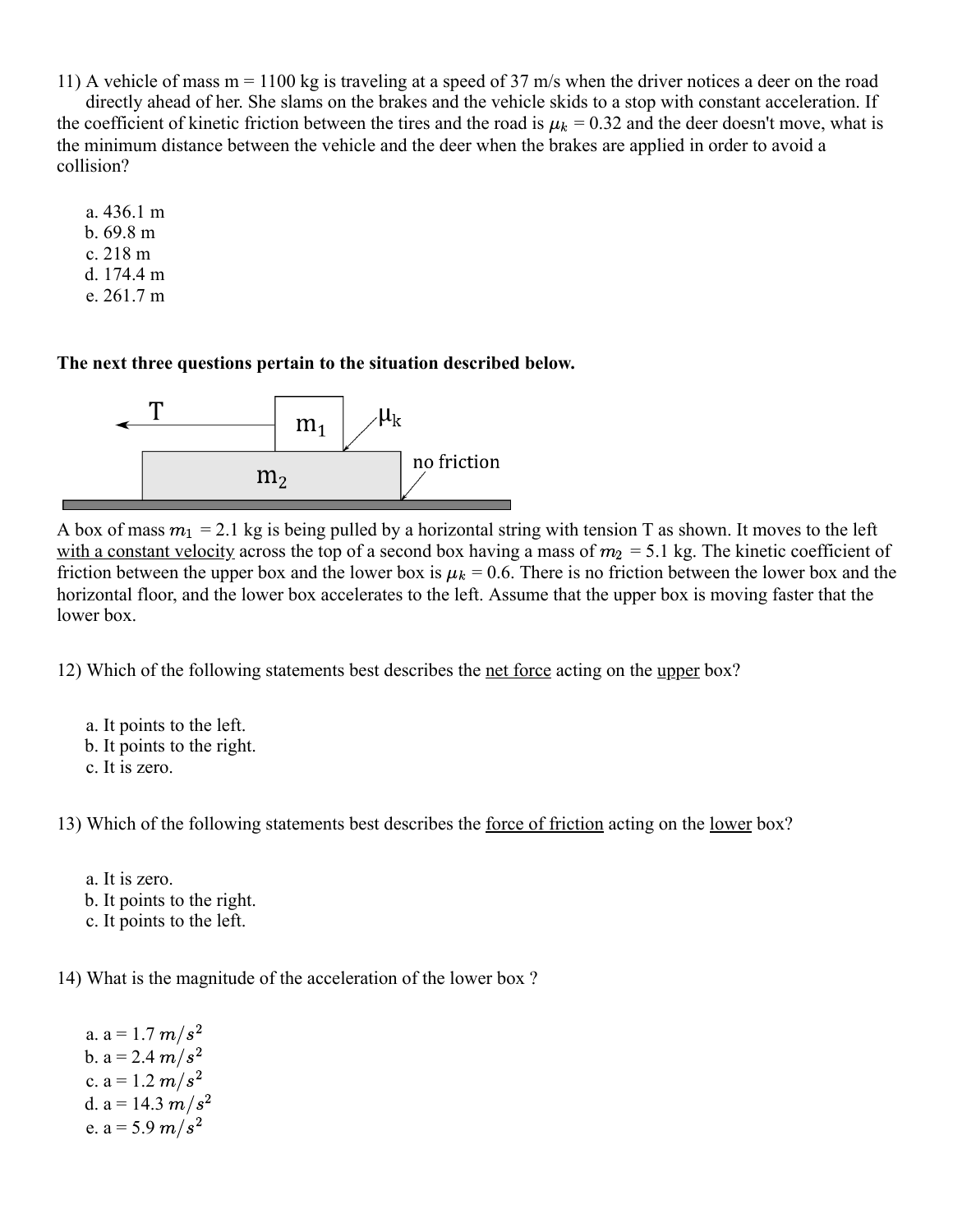

A box of mass  $M = 3$  kg is initially held at rest near the top of a frictionless ramp that makes an angle of  $\theta = 20$ degrees with respect to the horizontal. When the box is released it accelerates down the ramp.

15) The total work done by all forces on the box as it moves a distance D down the ramp is:

a. Zero b. Negative c. Positive

16) After the box has moved a distance  $D = 1.1$  m down the ramp from its starting point, what is its speed?

a.  $V_D = 4.65$  m/s b.  $V_D = 2.72 \text{ m/s}$ c.  $V_D = 2.48 \text{ m/s}$ d.  $V_D = 5.19 \text{ m/s}$ e.  $V_D = 4.5$  m/s

17) Now suppose that there is friction between the box and the ramp, but that the box still accelerates down the ramp. The kinetic coefficient of friction is  $\mu_K$ . As the box moves a distance D down the ramp, the total work done on it by friction is

a.  $-\mu_K MgDsin\theta$ b.  $-\mu_K M g D$ c.  $-\mu_K M gD cos\theta$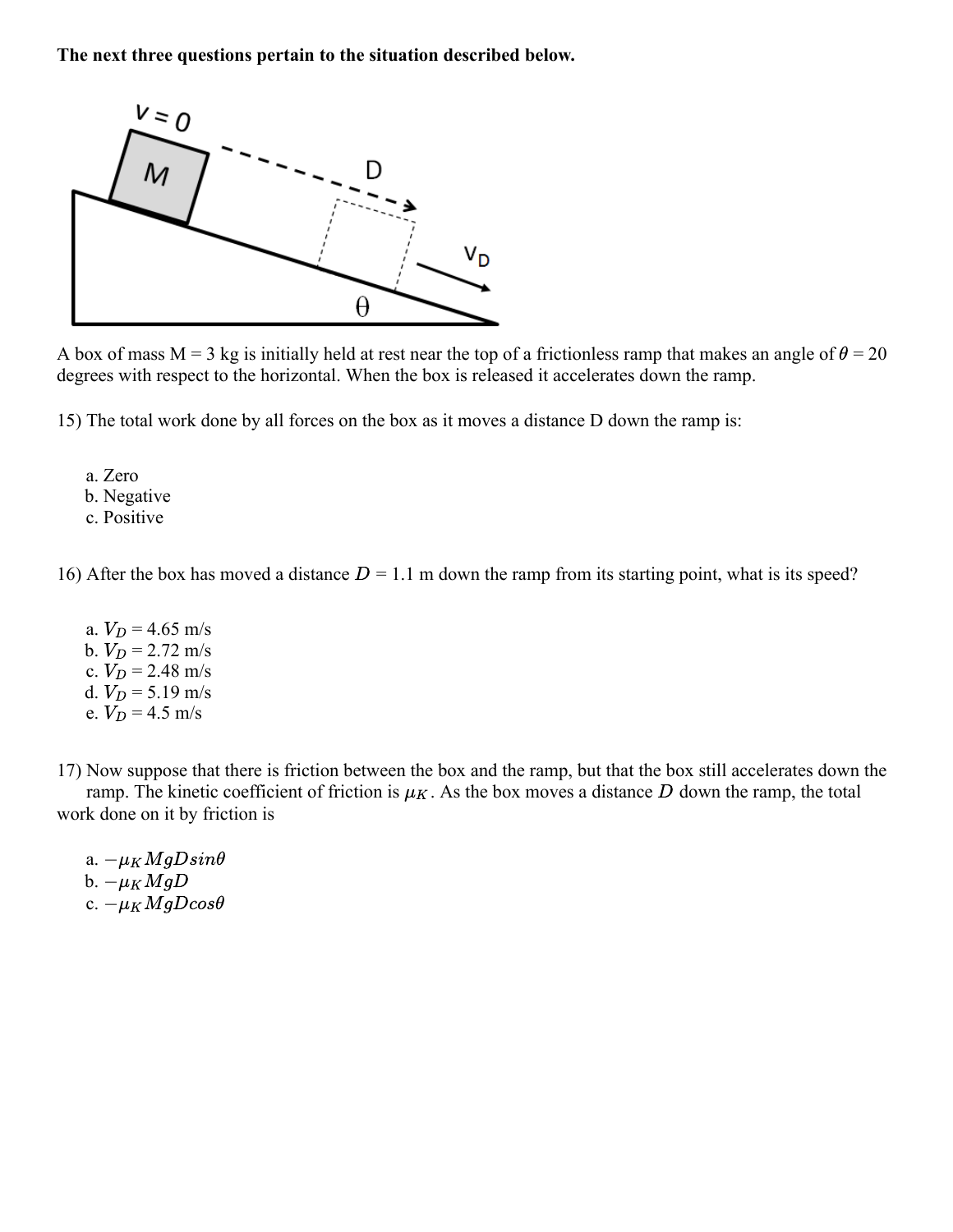

A rock is released from rest at a distance  $D = 3 \times 10^7$  m above the surface of the Earth as shown in the figure. Useful constants for this problem are the universal gravitational constant  $G = 6.67 \times 10^{-11}$  Nm<sup>2</sup>/kg<sup>2</sup>, the mass of the Earth  $M_e = 5.97 \times 10^{24}$  kg, and the radius of the Earth  $R_e = 6.38 \times 10^6$  m.

18) What is the speed of the rock,  $v_f$ , when it has fallen to a distance D/4 above the surface of the Earth?

a.  $v_f = 4212 \text{ m/s}$ b.  $v_f = 5957 \text{ m/s}$ c.  $v_f = 21011 \text{ m/s}$ d.  $v_f = 11173$  m/s e.  $v_f = 8924 \text{ m/s}$ 

19) Planet Hondo has the same radius as the earth but has a smaller mass. Suppose the same rock were released from the same height D above Hondo. How would be speed of the rock a distance D/4 above the surface compare to the answer you found above?

- a. It would be bigger. b. It would be the same.
- c. It would be smaller.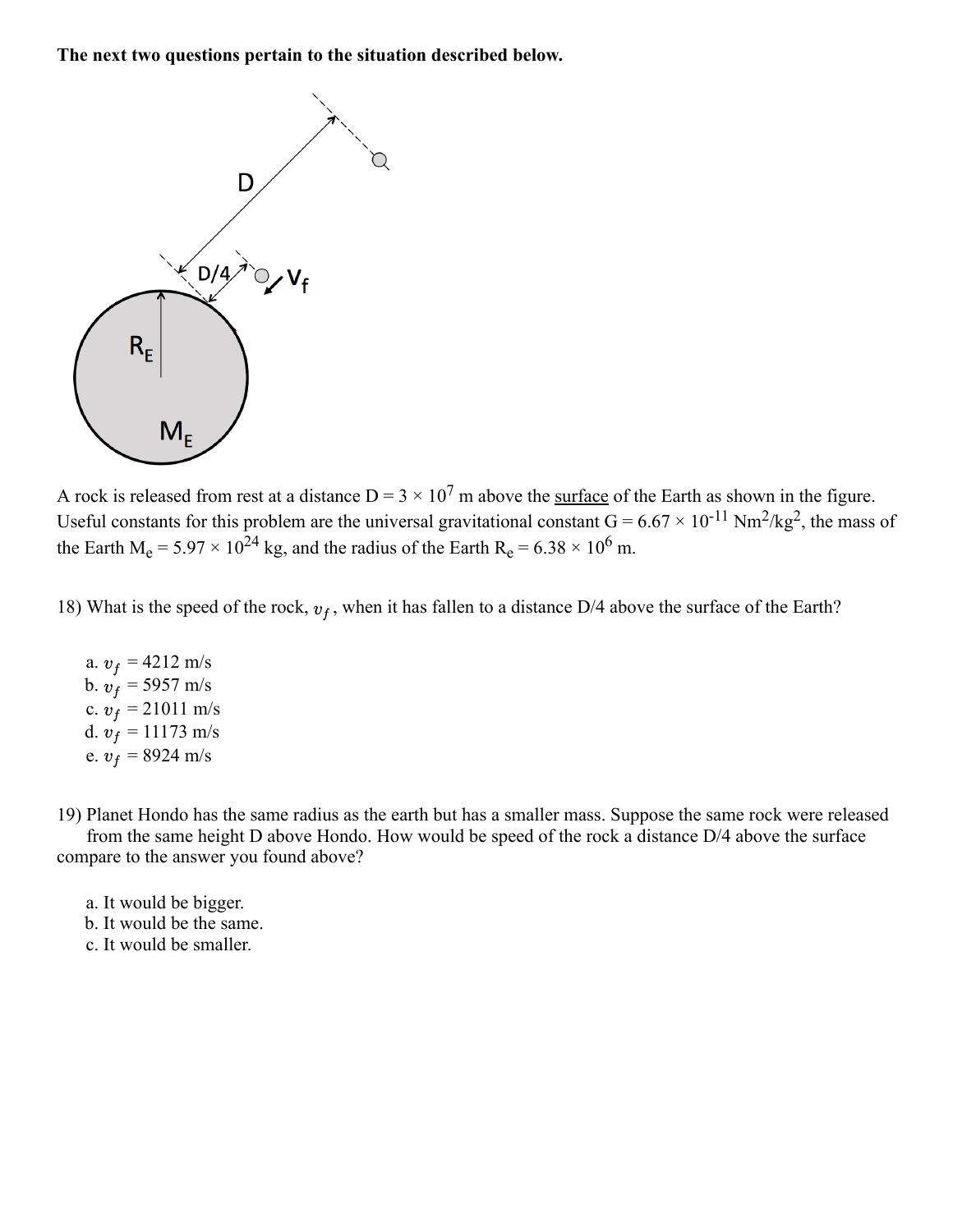

Newlyweds Allie (mass  $m_1 = 58.2$  kg) and Josh (mass  $m_2 = 77.6$  kg) are initially standing still at opposite ends of a plank of length  $L = 5.5$  m and mass  $M = 15.9$  kg, with Allie at the left end and Josh at the right end. The plank is initially at rest on smooth ice (a frictionless horizontal surface).

20) Suppose they walk toward each other and meet for a kiss at the exact center of the plank. What is the

displacement of the plank from its initial position as they are kissing? (The +x direction is toward the right in the picture).

- a.  $\Delta x = 0.43$  m b.  $\Delta x = 2.4$  m c.  $\Delta x = -0.35$  m d.  $\Delta x = -0.43$  m e.  $\Delta x = 0.35$  m
- 21) Suppose the mass of the plank was smaller but everything else stayed the same. The distance moved by the plank would be:
	- a. The same
	- b. Smaller
	- c. Bigger
- 22) Suppose instead that Allie walked to the center of the plank first, and then Josh walked over to meet her after she got there. Which of the following statements best describes the movement of the plank?
	- a. The plank does not move.
	- b. The plank moves to the right a distance  $D_R$  and then to the left a distance  $D_L$ , where  $D_R > D_L$
	- c. The plank moves to the left a distance  $D<sub>L</sub>$  and then to the right a distance  $D<sub>R</sub>$ , where  $D<sub>L</sub>$  <  $D<sub>R</sub>$
	- d. The plank moves to the right a distance  $\overline{D}_R$  and then to the left a distance  $\overline{D}_L$ , where  $\overline{D}_R < \overline{D}_L$
	- e. The plank moves to the left a distance  $D<sub>L</sub>$  and then to the right a distance  $D<sub>R</sub>$ , where  $D<sub>L</sub> > D<sub>R</sub>$

23) During the activities described in the above problems, which of the following is true?

- a. Neither the total kinetic energy nor the total horizontal momentum of the system is conserved.
- b. The total kinetic energy of the system is conserved but the total horizontal momentum is not.
- c. The total horizontal momentum of the system is conserved but the total kinetic energy is not.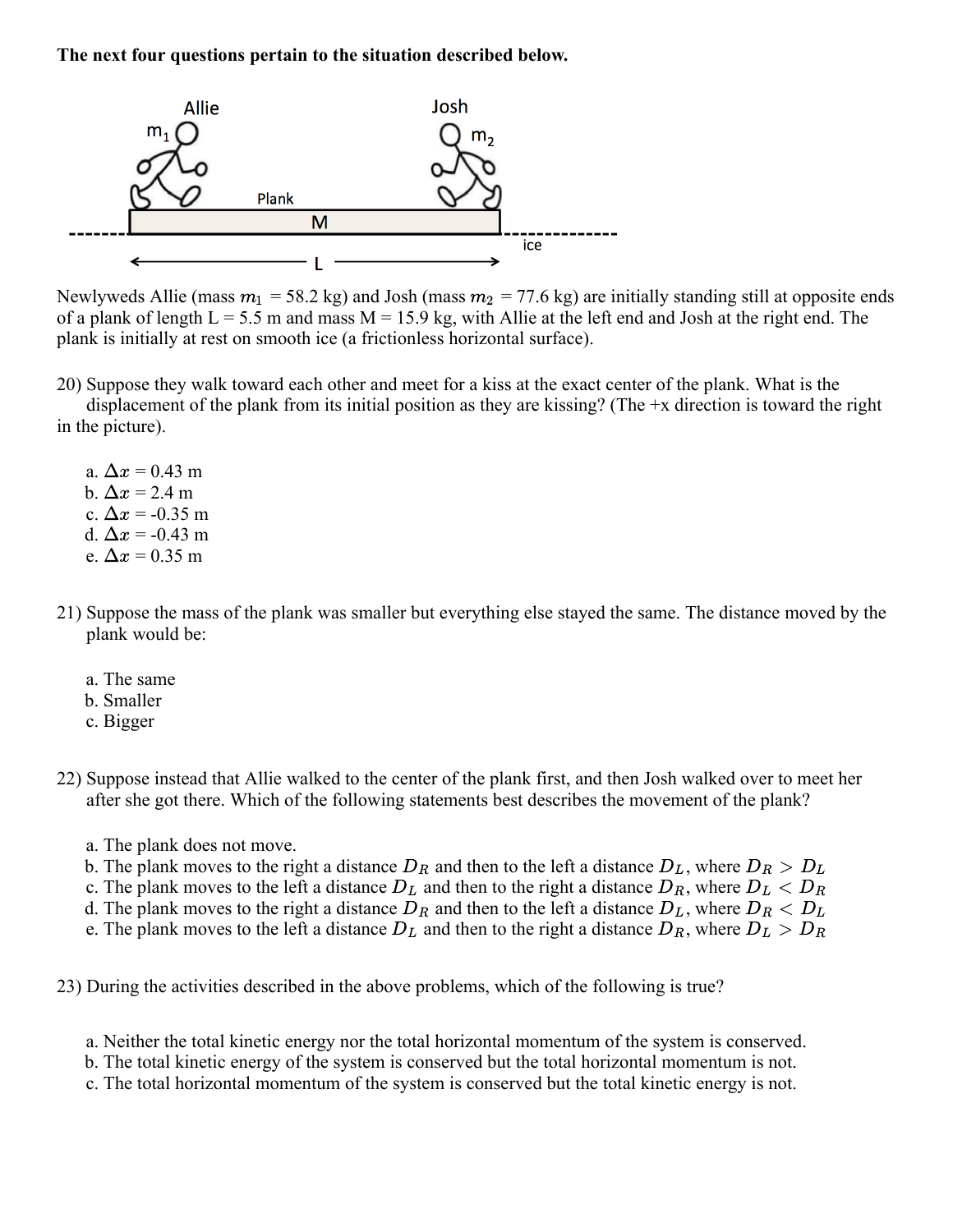

A box of mass m slides on a frictionless horizontal air-track with an initial speed  $V_0$ . It collides and bounces off a box of mass M which is initially at rest. After the collision the boxes have the same speed,  $V_0/2$ , one moving to the left and the other to the right as shown.

24) Which of the following statements is true?

- a. We need to know the masses of the boxes in order to determine whether or not the collision is elastic.
- b. The collision is elastic, and this can be determined without knowing the masses of the boxes.
- c. The collision is not elastic, and this can be determined without knowing the masses of the boxes.

25) How are the masses of the two boxes related? (Hint: You only need to consider momentum conservation)

a.  $M = 3m/2$ b.  $M = 4m$ c.  $M = 2m/3$ d.  $M = 2m$ e.  $M = 3m$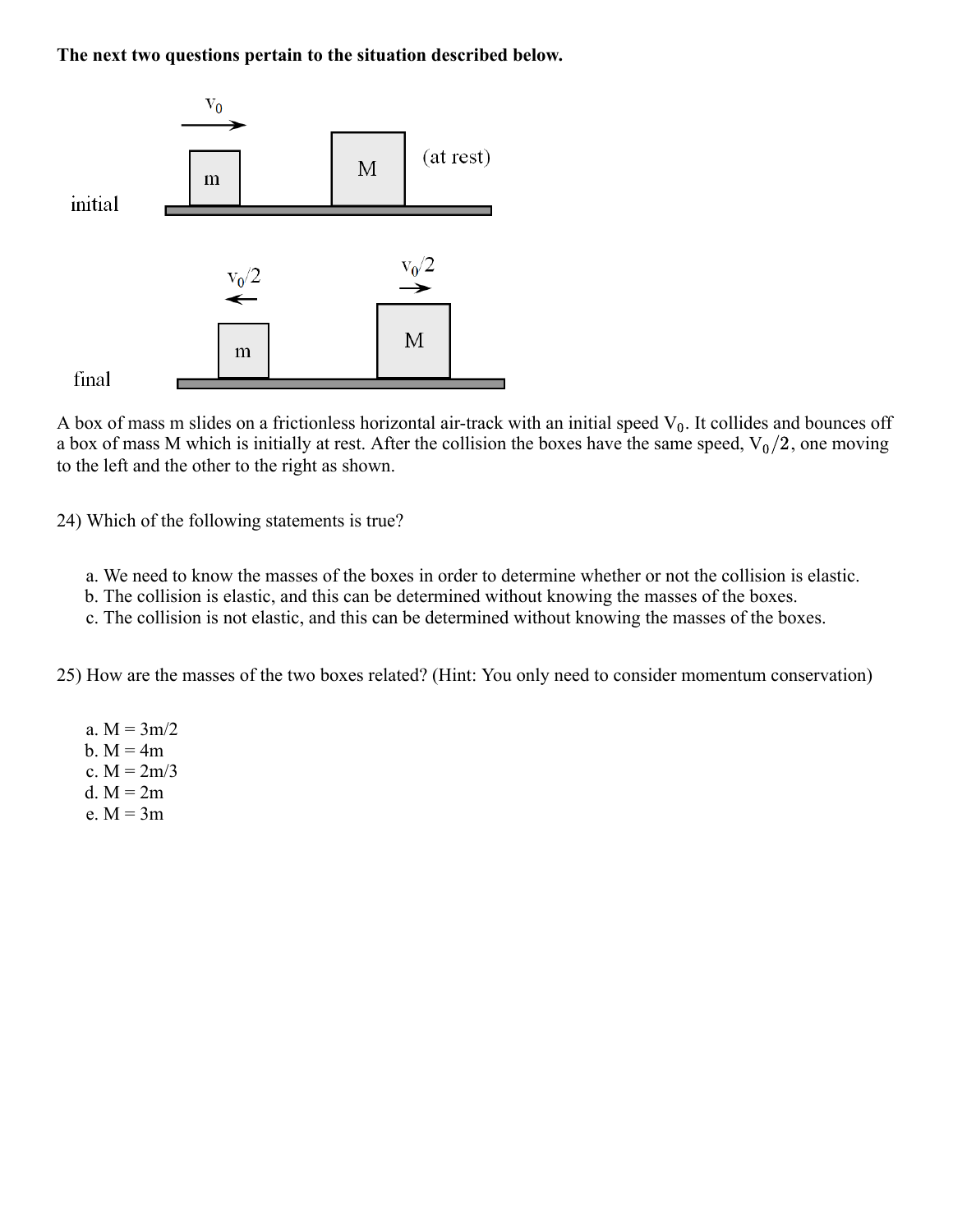

A block of mass  $M_1 = 2$  kg is moving to the right with initial speed  $V_{1,i} = 3.4$  m/s. It collides with another block of mass  $M_2 = 3$  kg that is initially moving to the <u>right</u> with  $V_{2,i} = 1.7$  m/s. There is a massless spring connected to the second block as shown, and the collision between the blocks is elastic. All motion is in one dimension and the +x direction is to the right in the picture.

26) What is the velocity of the center of mass of the system?

- a.  $V_{cm} = 1.95$  m/s b.  $V_{cm} = 2.55$  m/s c.  $V_{cm} = 3.4 \text{ m/s}$ d. V<sub>cm</sub> = 1.36 m/s e.  $V_{cm} = 2.38$  m/s
- 27) As measured by someone in the center of mass reference frame, in what direction is  $M_2$  moving before the collision.
	- a. In the +x direction.
	- b. In the -x direction.
	- c.  $M_2$  is at rest in the center of mass reference frame.

28) At the instant during the collision when the compression of the spring is maximum, both blocks move with the same velocity as the center of mass,  $V_{cm}$ . At this instant, which of the following correctly expresses the potential energy stored in the spring  $U_{spring}$ ?

a. 
$$
U_{spring} = \frac{1}{2} M_1 V_{1,i}^2 + \frac{1}{2} M_2 V_{2,i}^2 + \frac{1}{2} (M_1 + M_2) V_{cm}^2
$$
  
\nb.  $U_{spring} = \frac{1}{2} M_1 V_{1,i}^2 + \frac{1}{2} M_2 V_{2,i}^2$   
\nc.  $U_{spring} = \frac{1}{2} M_1 V_{1,i}^2 - \frac{1}{2} M_2 V_{2,i}^2$   
\nd.  $U_{spring} = \frac{1}{2} (M_1 + M_2) V_{cm}^2$   
\ne.  $U_{spring} = \frac{1}{2} M_1 V_{1,i}^2 + \frac{1}{2} M_2 V_{2,i}^2 - \frac{1}{2} (M_1 + M_2) V_{cm}^2$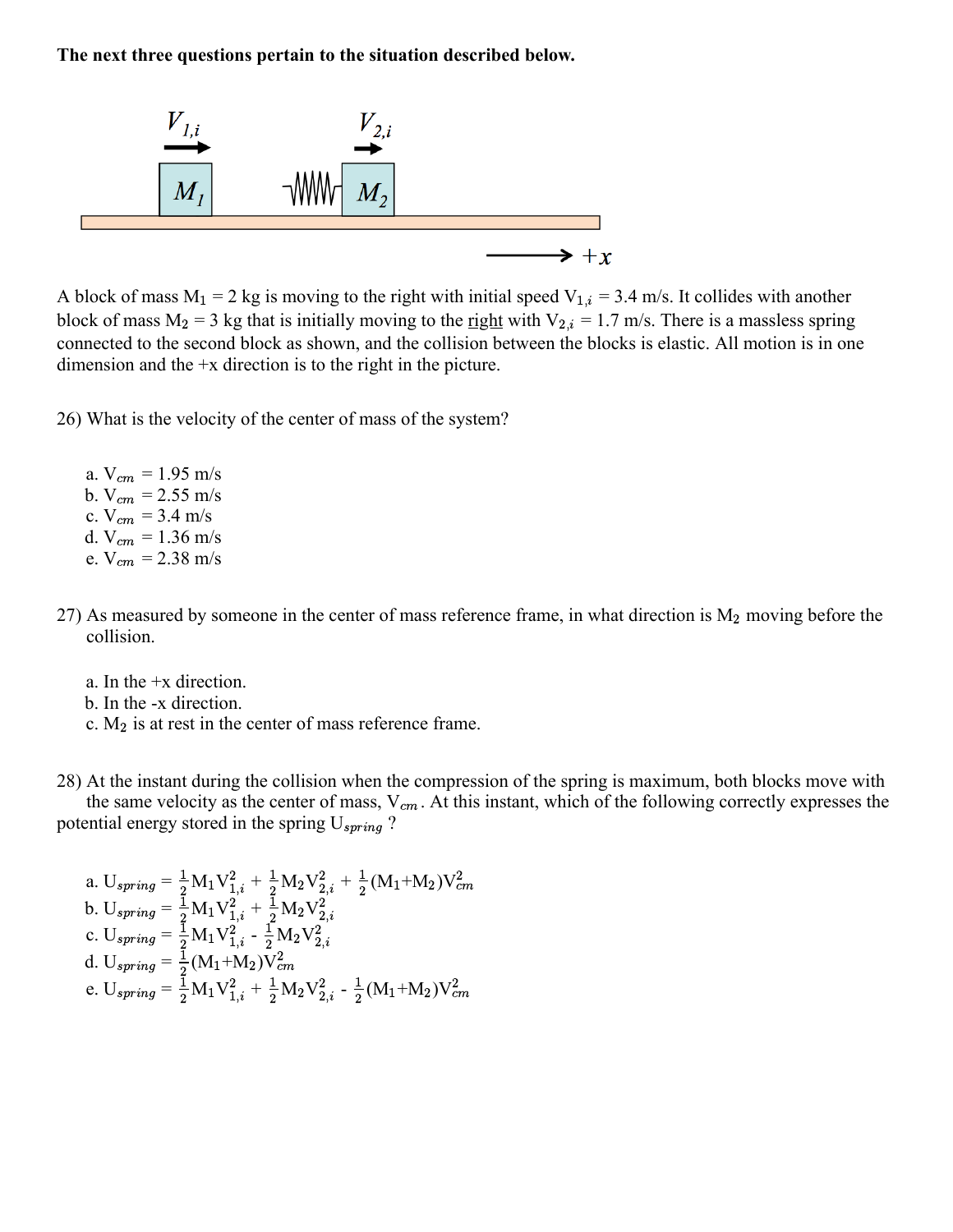

A uniform solid cylinder having mass  $M = 2.4$  kg and radius  $R = 0.43$  m is free to rotate around a fixed frictionless axle through its center (out of the page in the figure). The cylinder is initially at rest and at  $t = 0$  a constant torque with magnitude  $|\tau| = 9.763 \ \text{Nm}$  is applied around the axis causing the cylinder to rotate.

29) How many revolutions  $N$  has the cylinder made after 14.7 seconds?

- a.  $N = 1513$ b.  $N = 378$ c.  $N = 757$ d.  $N = 1135$ e.  $N = 504$
- 30) Suppose the answer to the above problem is  $N$ . If the same cylinder is restarted from rest and the magnitude of the applied torque is doubled, how many turns would the cylinder make in half the time?
	- a. 2N  $b. N$ c.  $N/2$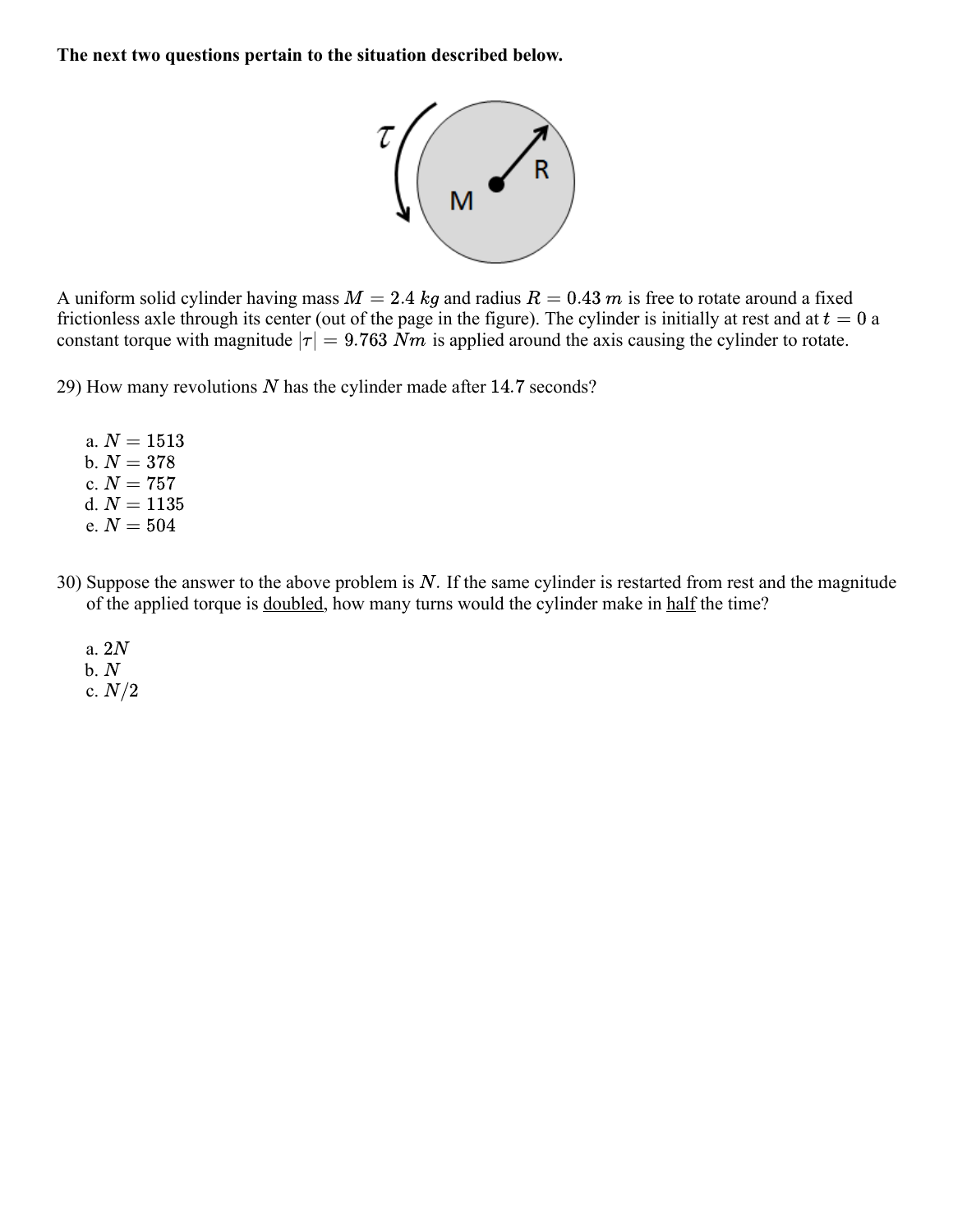

A uniform solid sphere having mass  $M$  and radius  $R$  is attached to the end of a uniform thin rod of length  $L$ and mass  $m$ . The moments of inertia of a rod and of a sphere are given in your formula sheet.

31) Which expression is correct for the moment if inertia  $I_{end}$  of the of the sphere-rod object about a perpendicular axis through the left end of the rod, as shown in the picture?

a. 
$$
I_{end} = \frac{1}{12}mL^2 + M((L+R)^2 + \frac{2}{5}R^2)
$$
  
\nb.  $I_{end} = \frac{1}{3}mL^2 + M[(L^2 + \frac{2}{5}R^2]$   
\nc.  $I_{end} = \frac{1}{3}mL^2 + \frac{2}{5}MR^2$   
\nd.  $I_{end} = \frac{1}{12}mL^2 + M[(L^2 + \frac{2}{5}R^2]$   
\ne.  $I_{end} = \frac{1}{3}mL^2 + M((L+R)^2 + \frac{2}{5}R^2)$ 

32) Suppose the answer to the above problem is  $I_{end}$ . If the orientation of the rotation axis were kept the same

but moved to the right so that it passed through the center of mass of the system, how would the new moment of inertia,  $I_{cm}$ , compare to  $I_{end}$ ?

a.  $I_{cm} > I_{end}$ b.  $\mathbf{c}$ .  $I_{cm} \, < \, I_{end}$  $I_{cm}\,=\,I_{end}$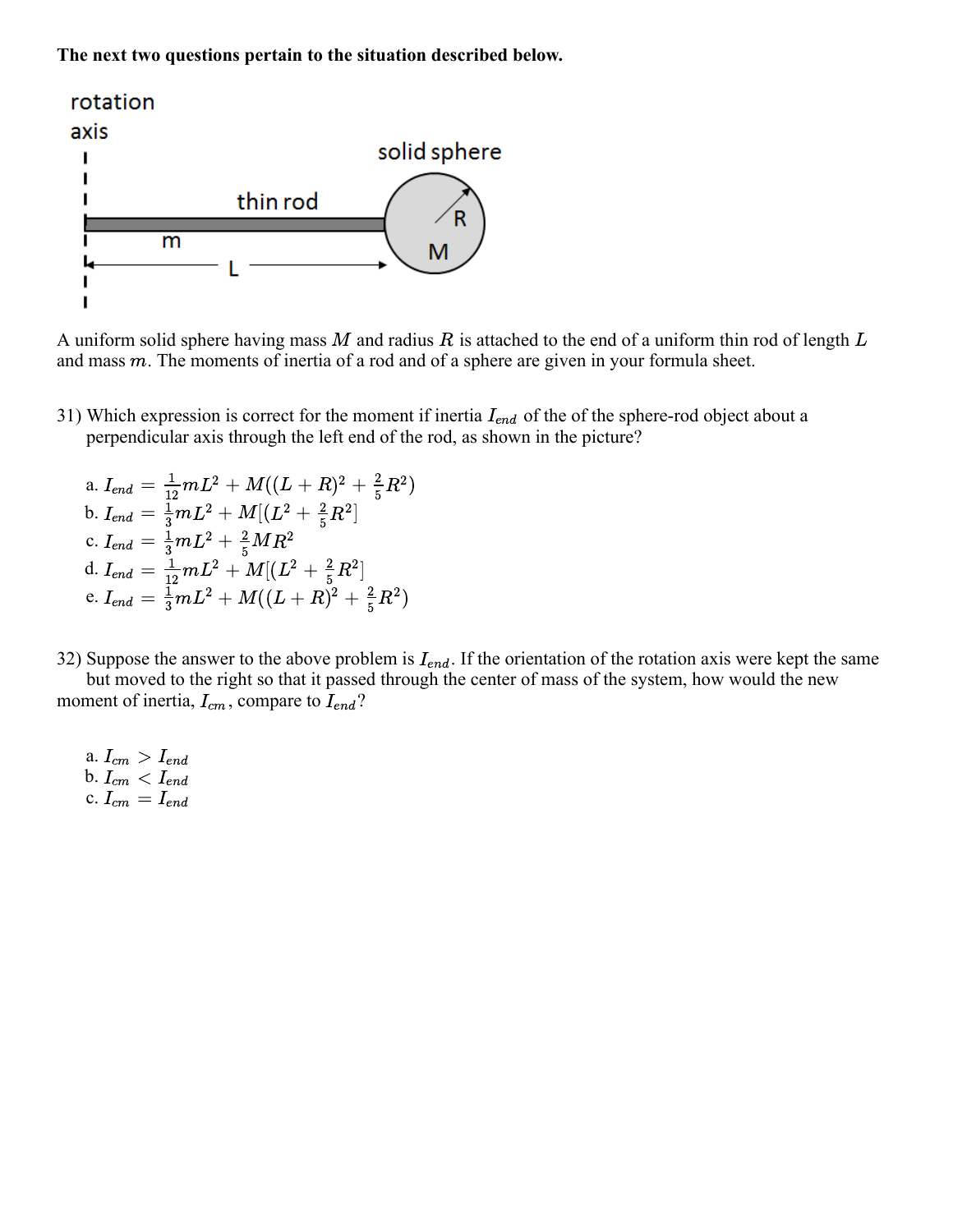

A beam of mass  $M=4.3$  kg and length  $L=5.1$  m is suspended by two vertical ropes as shown. The rope on the left has tension  $T_L$  and is attached a distance  $L/4$  from the left end of the beam. The rope on the right has tension  $T_R$  and is attached a distance  $L/4$  from the right end of the beam. A box that has the same mass M as the beam is suspended by a short rope which it attached a distance  $d$  from the left end of the beam.

33) If the box is hung directly under the left rope (i.e.  $d = L/4$ ), how would  $T_L$  compare to  $T_R$ ?

a.  $T_L = T_R$ b.  $T_L > T_R$ c.  $T_L < T_R$ 

34) What is the value of d for which  $T_L = \frac{3}{4}Mg$ ?

a.  $d = 3.19$  m b.  $d = 5.1$  m c.  $d = 1.7$  m d.  $d = 4.25$  m e.  $d = 1.27$  m

35) If the box is hung at the right end of the beam (i.e.  $d = L$ ), what is the value of  $T_R$ ?

a.  $T_R = 56.24$  N b.  $T_R = 42.18$  N c.  $T_R = 84.37$  N d.  $T_R = 0$  N e.  $T_R = 63.27$  N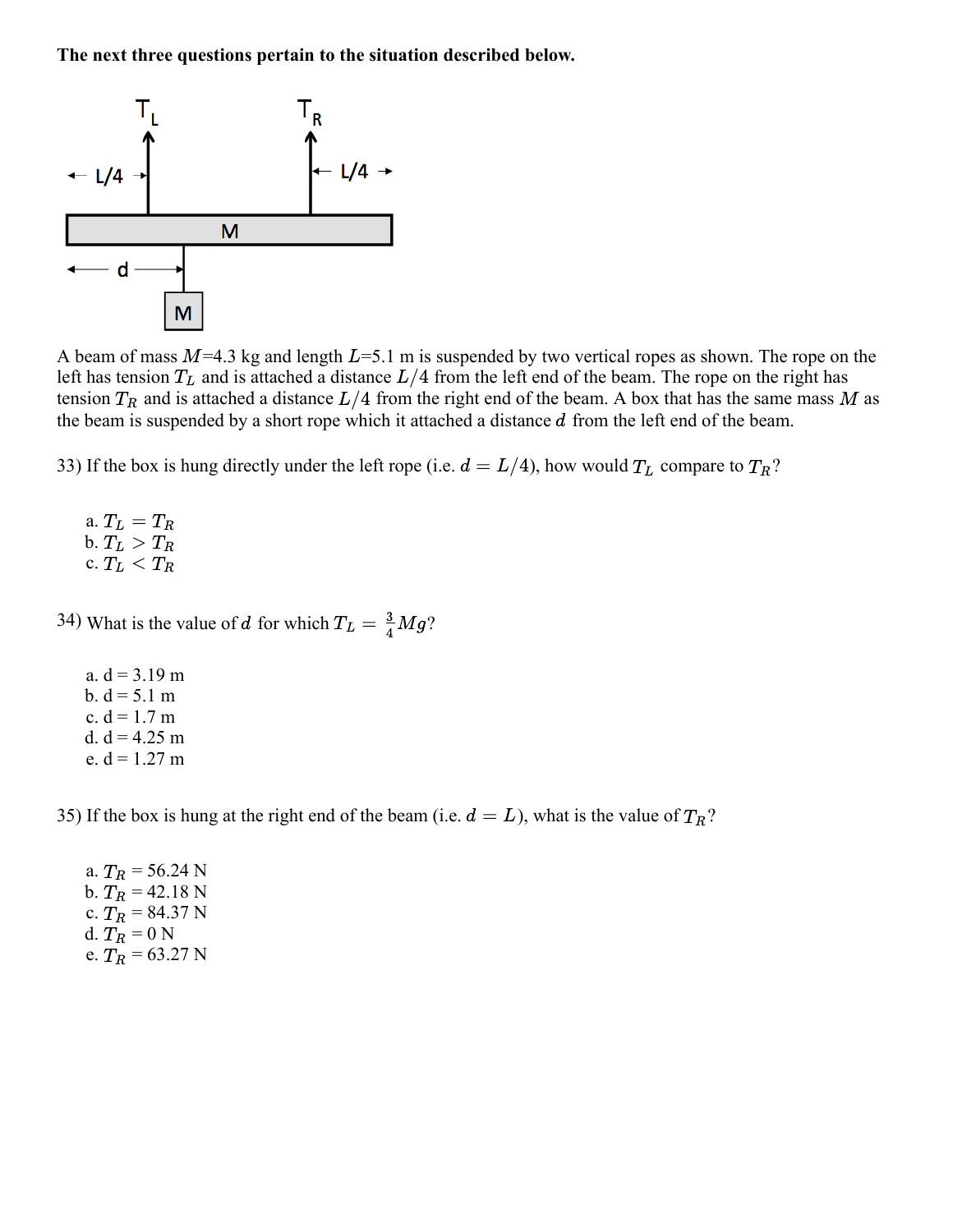

A horizontal rod of length L and mass  $M_R = 1.8$  kg is used to hang a sign on a wall. The right end of the rod is attached to the wall by a hinge. A wire having tension T runs from the center of the rod to a place on the wall a distance h above the hinge as shown. The wire makes an angle  $\theta = 28^{\circ}$  with the rod. The sign has mass  $M_S =$ 0.6 kg and hangs distance L/4 from the end of the rod. The system is in equilibrium.

36) What is the tenstion  $T$  in the wire that runs between the wall and the rod?

a.  $T = 56.42$  N b.  $T = 18.81$  N c.  $T = 37.61$  N d.  $T = 10 N$ e.  $T = 30$  N

37) What is  $F_V$ , the vertical component of the force that the hinge exerts on the right end of the rod? A positive answer indicates an upward force and a negative answer indicates a downward force. Hint: Balance torques about an axis through the center of the rod.

a.  $F_V = -5.89$  N b.  $F_V = 2.94$  N c.  $F_V = -2.94$  N d.  $F_V = -4.41$  N e.  $F_V = 5.89$  N

38) Suppose the answer to the first question on this page is  $T$ . If the wire is replaced by a longer one that runs

from the **left end** of the rod to the same point on the wall a height h above the hinge, and if the rod is still horizontal, how would the new tension in the wire,  $T_{new}$ , compare to  $T$ ?

a.  $T_{new} < T$ b.  $T_{new} > T$ c.  $T_{new} = T$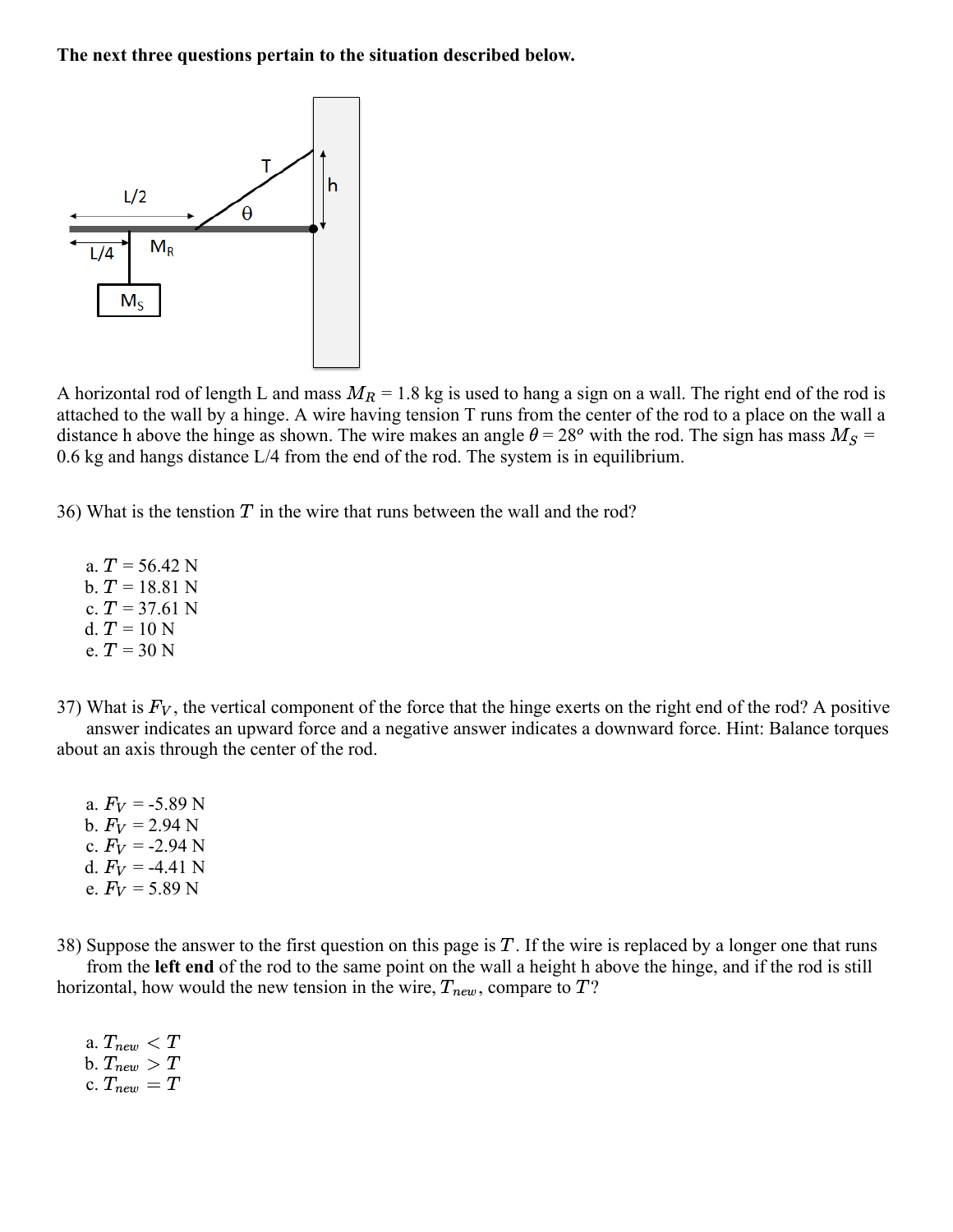

A child of mass M = 40 kg is standing next to a merry-go-round having moment of inertia  $I_{mgr}$  = 834 kg-m<sup>2</sup> and radius R = 2.3 m. The merry-go-round is initially rotating with angular speed  $\omega_0 = 6$  rad/s. The child now jumps onto the outer edge of the merry-go-round and starts to rotate with it. You can treat the child as a point mass.

39) What is the angular speed  $\omega$  of the merry-go-round after the child jumps on?

a.  $\omega$  = 6.72 rad/s b.  $\omega$  = 5.36 rad/s c.  $\omega$  = 4.79 rad/s d.  $\omega = 6$  rad/s e.  $\omega$  = 7.52 rad/s

40) Suppose the total kinetic energy of the system with the child standing on the edge of the merry go round is

 $K_{edge}$ . The child now walks inward and stands at the center of the merry-go-round. How does  $K_{center}$ , the new kinetic energy of the system when the child is at the center, compare to  $K_{edge}$ ?

a.  $K_{center} > K_{edge}$ b.  $K_{center} < K_{edge}$ c.  $K_{center} = K_{edge}$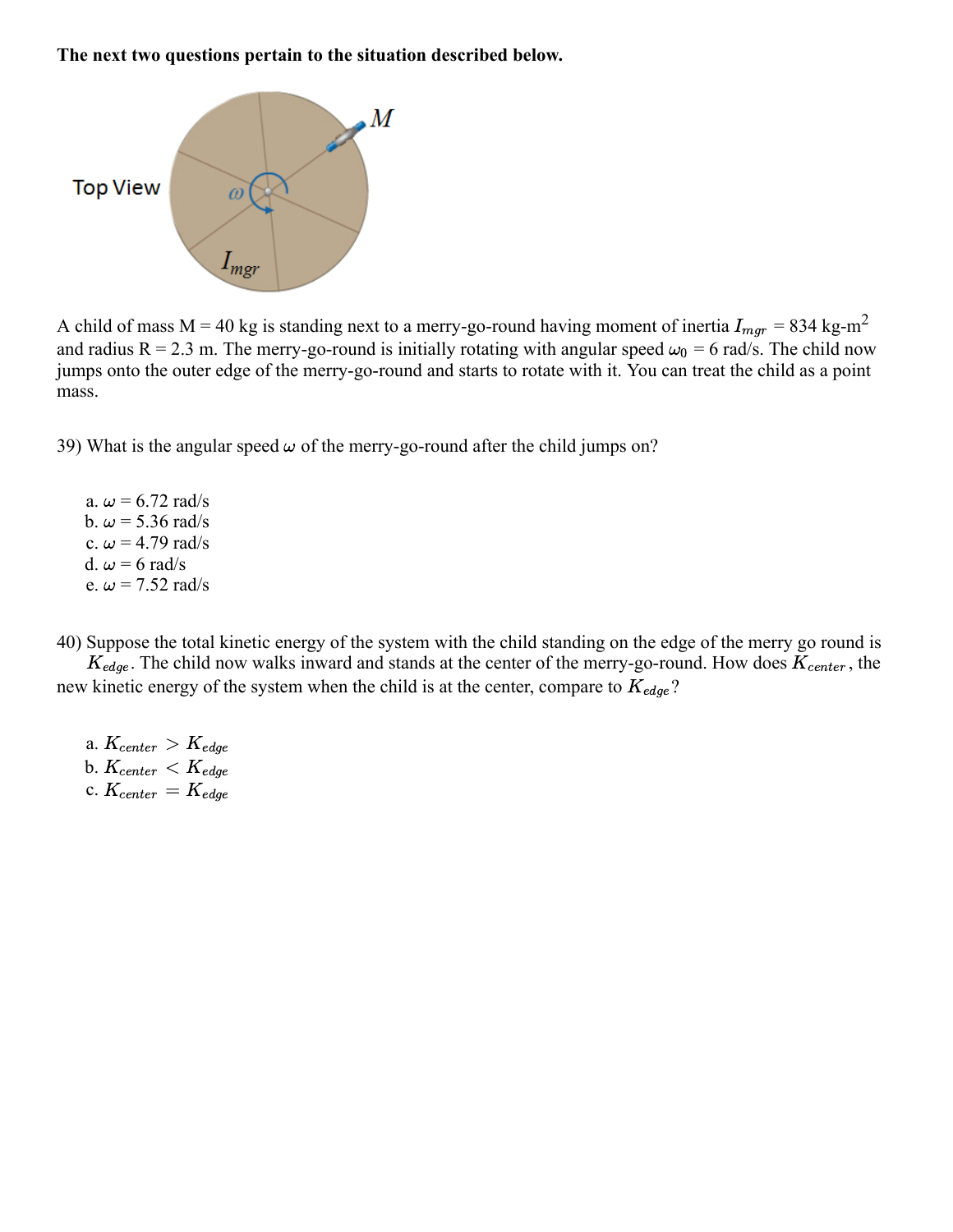

A hollow ball (spherical shell) having a mass  $M = 2.02$  and a radius of  $R = 0.171$  m is released from rest on a rough inclined plane which makes an angle  $\theta = 30$  ° with the horizontal. The static frictional force causes the ball to roll without slipping as it moves down the incline.

41) What is the magnitude of the acceleration of the center of mass of the ball?

a.  $a = 2.94 \text{ m/s}^2$ b.  $a = 3.5 \text{ m/s}^2$ c.  $a = 1.96$  m/s<sup>2</sup> d.  $a = 3.27$  m/s<sup>2</sup> e.  $a = 4.9$  m/s<sup>2</sup>

- 42) Suppose the magnitude of the acceleration of the ball is  $a$ . What is the magnitude of the static frictional force that the inclined plane exerts on the ball ?
	- a.  $f > Ma$ b.  $\overset{\centerdot}{f} < Ma$ c.  $\overset{\bullet}{f}=Ma$

43) Now suppose that three objects, a solid ball, a solid disk, and a hollow hoop, are simultaneously released from rest at the top of the inclined plane. The objects all roll down the plane without slipping. What is the order in which the objects arrive at the bottom of the incline?

- a. The ball arrives first, then the disk, and finally the hoop.
- b. The hoop arrives first, then the disk, and finally the ball.
- c. The disk arrives first, then the hoop and finally the ball.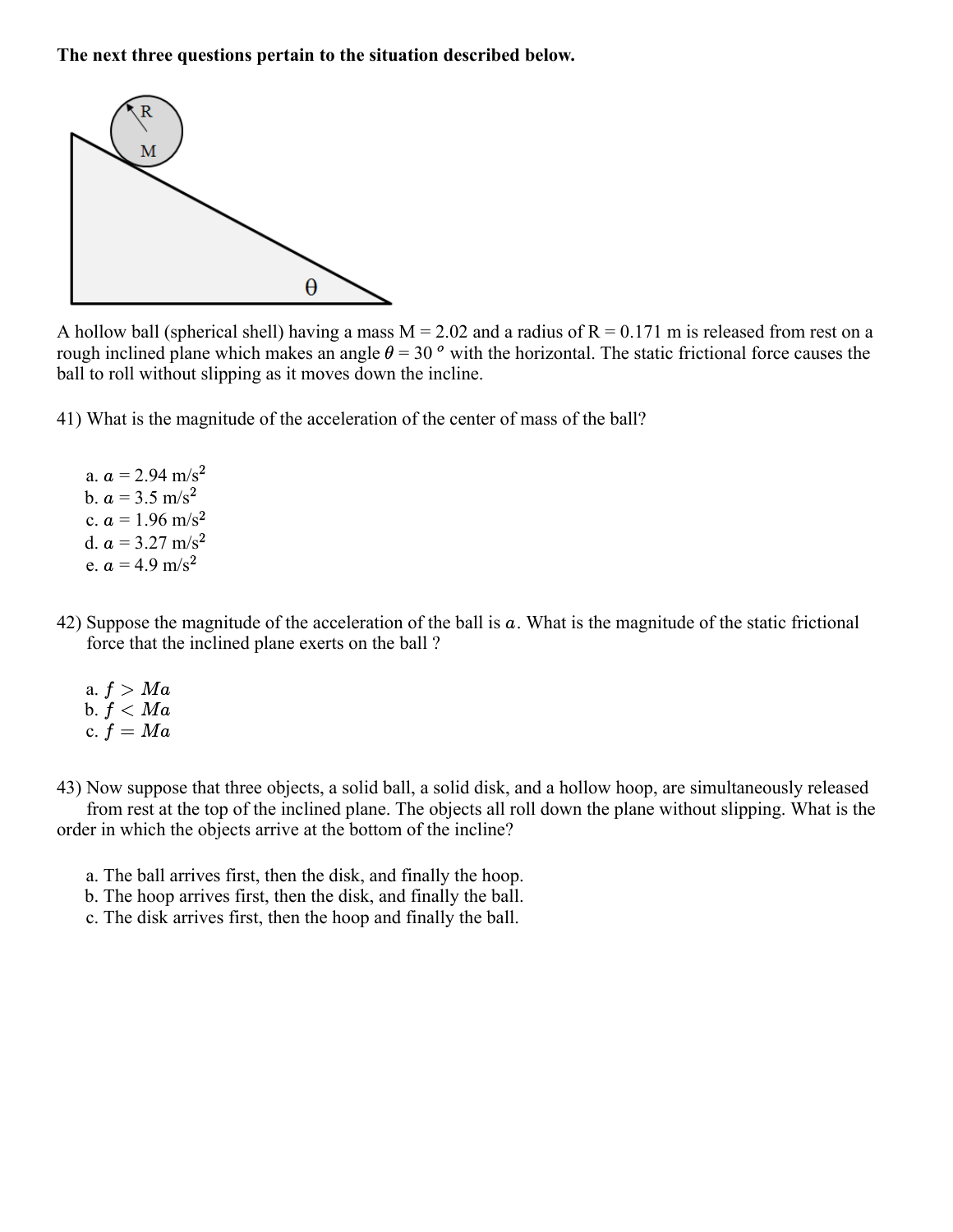

A mass  $m = 3$  kg is placed on an ideal spring with spring constant  $k = 185$  N/m and is free to oscillate on a horizontal surface with no friction. The mass is pulled 16 cm to the left of equilibrium and released at  $t = 0$ .

44) What is the maximum speed the mass attains as it oscillates on the spring?

a. 3.14 m/s b. 1.78 m/s c. 1.26 m/s d. 0.89 m/s e. 2.18 m/s

- 45) How much time does it take for the mass to return to equilibrium for the first time after being released at t = 0?
	- a. 0.2 s b. 0.1 s c. 0.4 s d. 1.6 s e. 0.8 s
- 46) What is the magnitude and direction of the spring force on the mass at the instant the mass is 11 cm to the right of equilibrium?
	- a. 0 N b. 29.6 N to the right c. 20.35 N to the right d. 20.35 N to the left e. 29.6 N to the left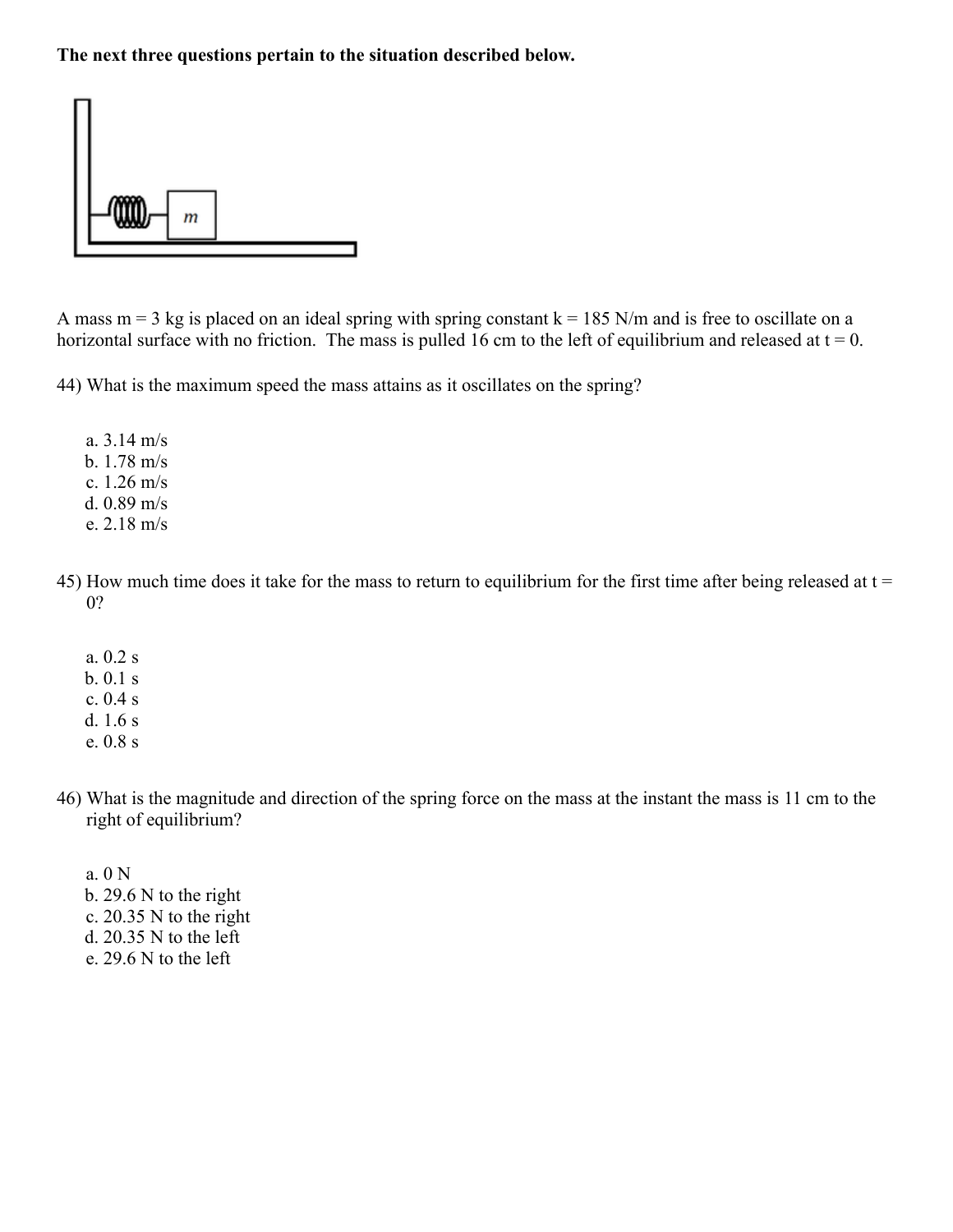

Three masses are in a swimming pool filled with water (density  $1000 \text{ kg/m}^3$ ). All three objects are identical in size (400 cm<sup>3</sup>) but have different densities. Object A floats on the water (density 580 kg/m<sup>3</sup>), Object B is completely submerged underwater but has a density equal to that of water, and Object C sinks to the bottom (density 3700 kg/m<sup>3</sup>).

47) Compare the magnitude of the buoyant force on each block:

a.  $F_A < F_B = F_C$ b.  $F_A > F_B > F_C$ c.  $F_A < F_B < F_C$ d.  $F_A > F_B = F_C$ e.  $F_A = F_B = F_C$ 

48) Calculate the magnitude of the normal force that acts on Object C due to the bottom of the pool:

a. 0 N b. 18.44 N c. 14.52 N d. 10.59 N e. 3.92 N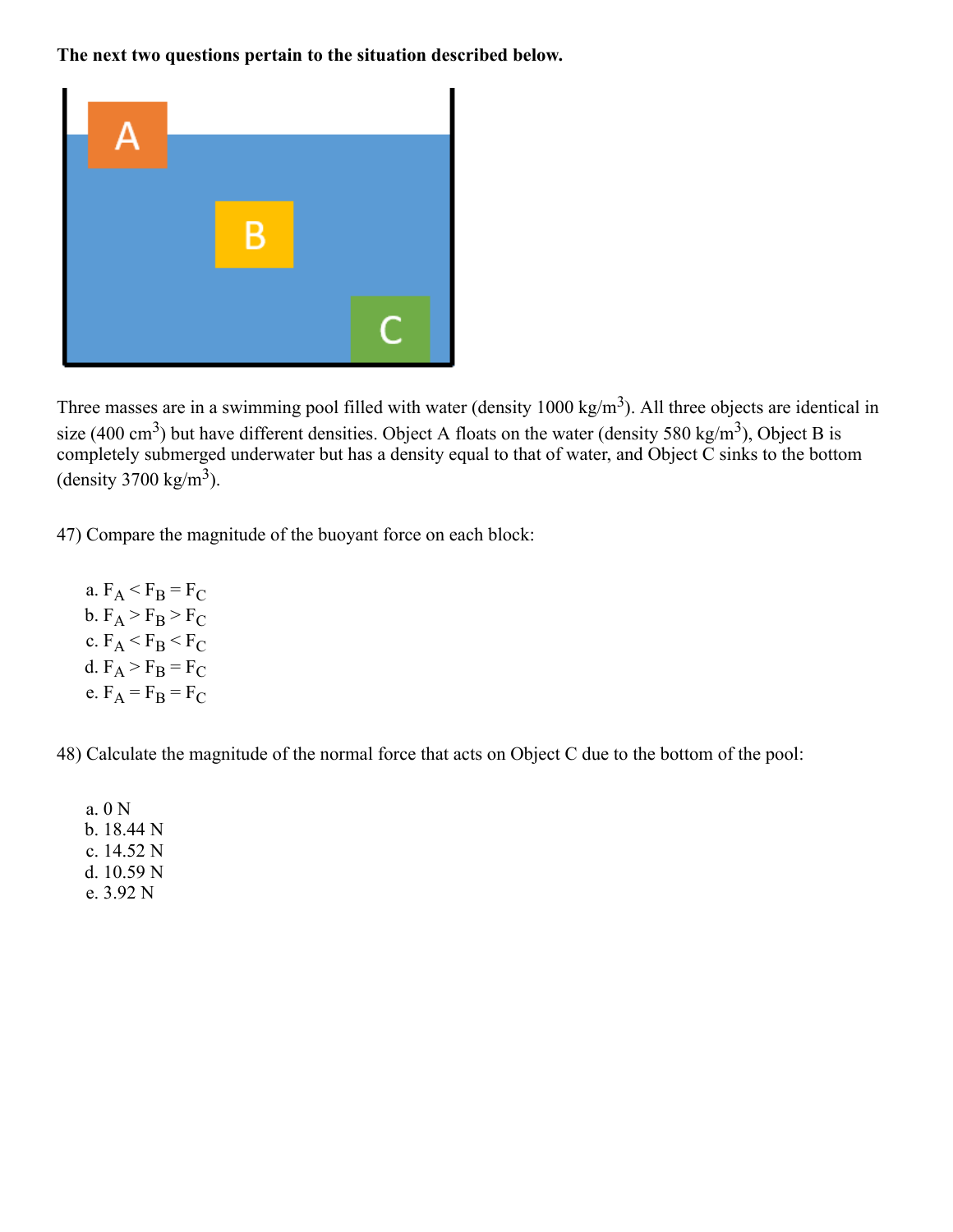A wave has a displacement (units in meters) given by:  $z = 0.25sin(0.7y - 2.3t)$ The wave travels on a string with mass density 0.056 kg/m.

49) What direction is the wave moving?

a. -x direction b. +y direction c. +z direction

50) Calculate the tension in the string:

a. 0.6 N b. 0.01 N c. 192.78 N d. 0.02 N e. 0.18 N